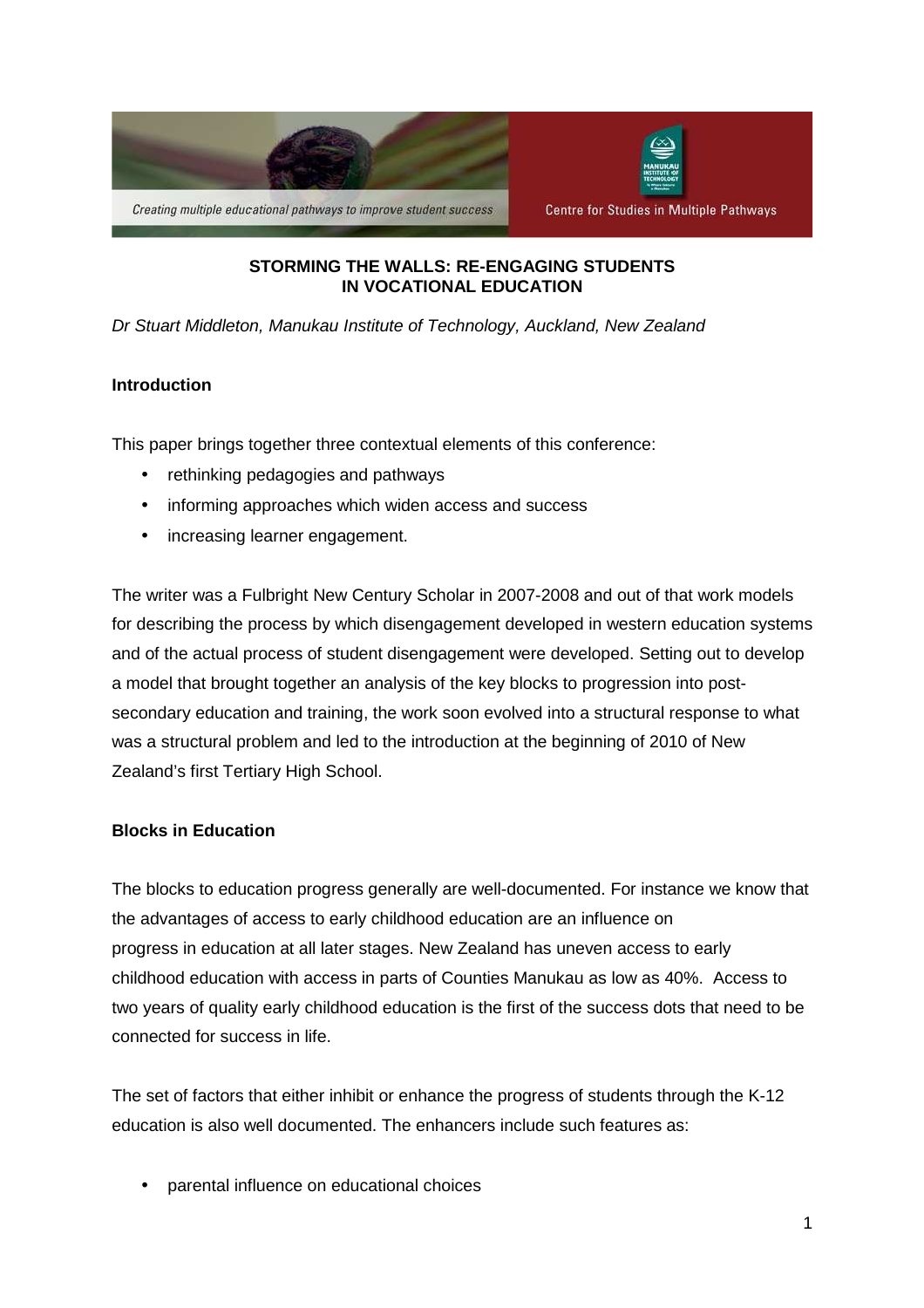- aspirations of students
- having a foundation laid in Early Childhood Education programmes
- literacy / numeracy development
- structures of schooling systems that deliver support
- Academic preparation

The factors that inhibit progress are often the obverse face of those that lead to success and can include:

- social / Cultural factors;
- academic preparation levels;
- parental influence;
- intellectual performance and readiness;
- economic factors:
- values / social factors;
- institutional features that lead to disjunction in progression.

### **An International Issue**

In undertaking the study the writer noted that patterns were being repeated across international boundaries; the education systems in New Zealand, the United States of America, the United Kingdom, Canada and Australia were markedly similar. There was a reason for this – that set of education systems had similar histories and stories. Each of these systems had their historical origins in the early trend towards universal primary / basic education on the one hand and an elitist provision of higher education on the other. While everyone would have the benefit of that basic education, only a few would progress to higher education through the mechanism of the secondary school.

That set of education systems had each in their own way followed the achievement of universal basic education with a rapid drift towards universal secondary and further, followed this with a more recent emphasis on increased participation in tertiary education. They share other characteristics: they are broken up by sector structures which produce major transitions for students and they have little emphasis on check-point assessments and no focus on readiness. This all happens within a homogenous secondary curriculum at a time when the student populations have never been more diverse. More relevant to this conference has been the inexorable move away from vocational and technical education.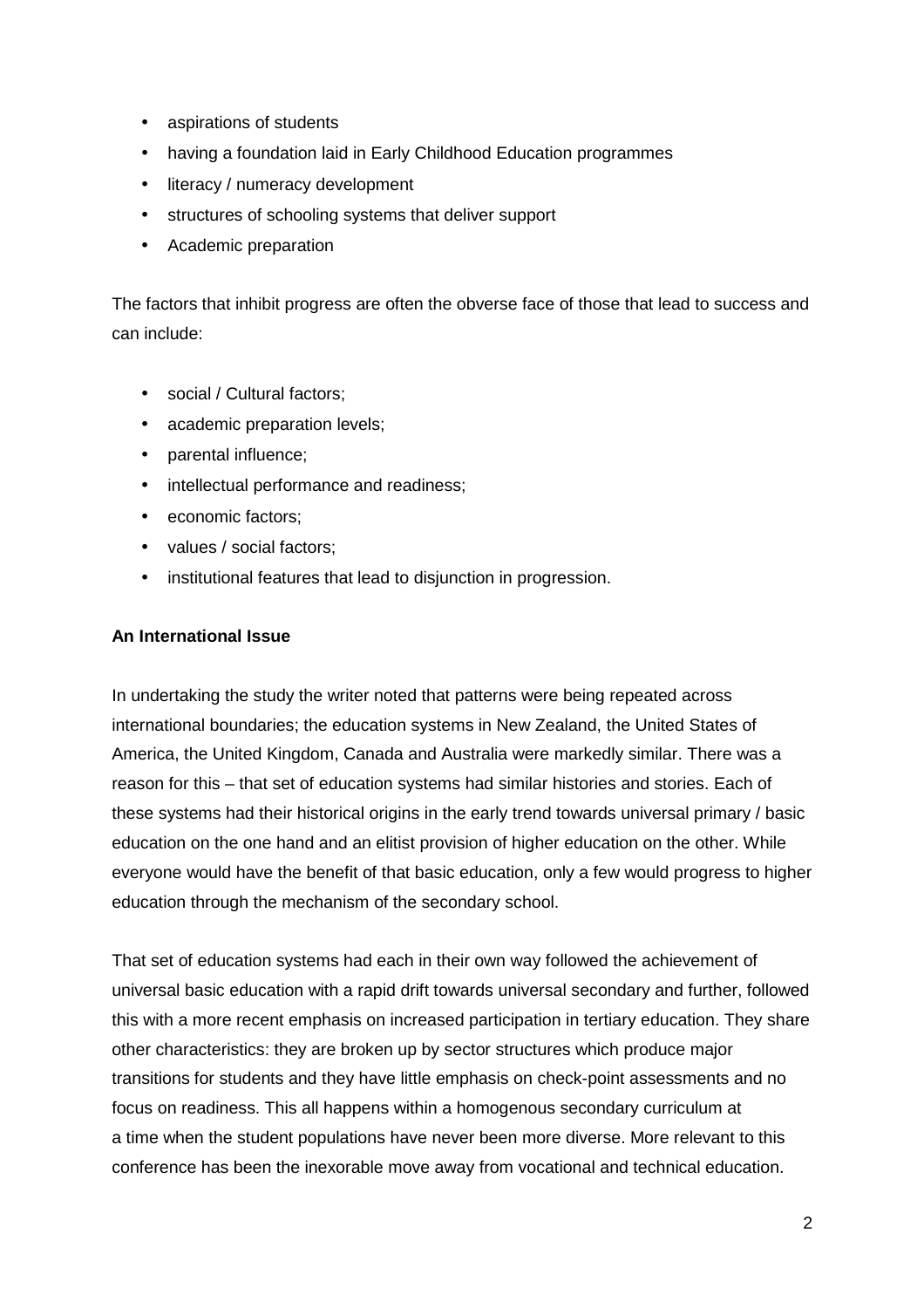The impact of the demographic changes in New Zealand is obscured by the educational attainment of the new, recent, and now significant, group of Asian immigrants whose educational performance outstrips that of other migrant groups and, indeed, much of the traditional domestic community. Add to this the changes in the economy which has brought changes of which the critical one has been the shrinking of the numbers of low skilled and unskilled jobs. These were the blotting paper of educational failure and many young people who had not found much reward at school could progress to low-skilled or unskilled employment and find their feet and direction in that setting. Now, educational failure is made obvious with painful, long reaching financial and social consequences.

The focus internationally has now swung toward the transition from K-12 systems into postsecondary education and training as being a key focus in coming to terms with the growing levels, some would say crisis, of disengagement among 15 – 19 year olds. The scale of this is constant across all these systems and in New Zealand we see:

- 25,000 15- to 19-year olds Not in Employment, Education or Training ("NEET's")
- 30,000 15- to 25-year olds Not in Employment, Education or Training ("NEET's")
- Cost of this NEET group is approximately \$1 billion per annum
- 20% of students have left school by the age of 16
- Maori students disengage from age 14 in significant numbers
- Pasifika have high persistence but leave with no or few qualifications

The changes that have led to this situation happened in the space of virtually one generation – 1970 to the present day. By the end of the Second World War, universal primary education had been achieved. There had always been a pipeline that involved perhaps 10% of the population who proceeded to secondary school and on to higher education. A lot of people did have some secondary schooling but this might have been one year or perhaps two years. By and large secondary schooling was not seen as critical to the futures of all young people.

With the "baby boomers" generation that came along after the Second World War, a majority of students stayed at secondary school for two years but only 10% had the full five years. This did not mean that education and training finished at the end of that relatively short time spent in secondary school - there were many other opportunities and employment was easily available since the country enjoyed virtual full employment and employers had an appetite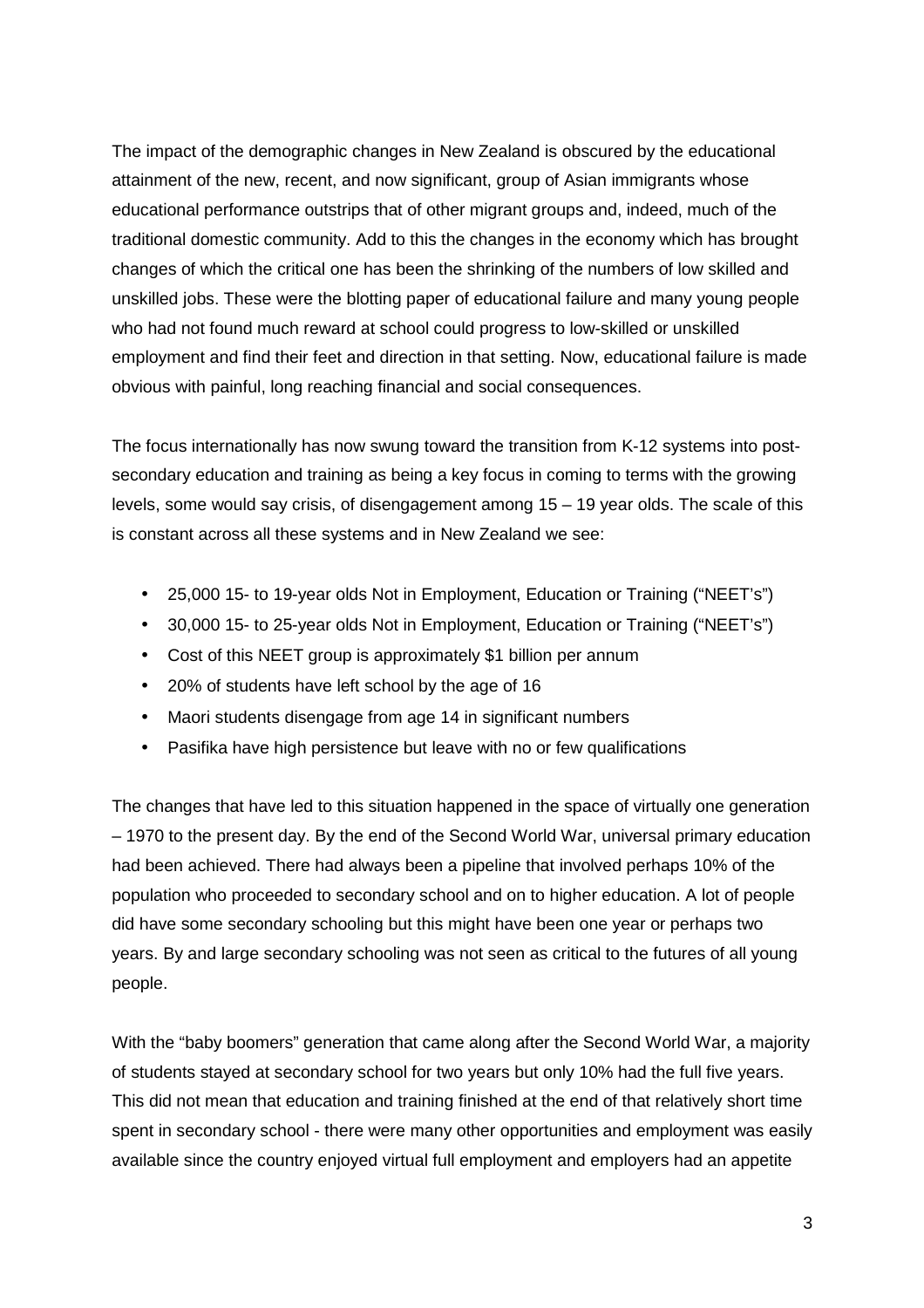for on-the-job training. Professions such as teaching, nursing, business etc required much lower entry level qualifications than they do now and it was possible to set off on a career in one of the professions with two or three or four years secondary schooling. Those who did leave were able to attend night classes which provided a wide range of opportunities to get vocational qualifications. There were apprenticeships readily available.

A further point is that education had not yet produced a generation that looked down its nose at low skilled and unskilled employment. Manual labour retained a dignity. The rapid decline in the levels of engagement of young people with an education that was vocationally oriented and which led to early entry into the work force was escalated and many of these opportunities to do this were systematically stripped out of the system:

- unemployment was hardwired into the structure of the economy;
- employers in the new economic environment sought experience rather than potential;
- productivity concerns challenged "on the job training";
- professions such as teaching, nursing etc demanded increasingly higher levels of entry qualifications;
- night classes became increasingly recreational as polytechnics converted vocational
- education and training into a daylight activity;
- the Government withdrew from the economy and took with it the bulk of the apprenticeships.

This all led to an acceptance that five years of schooling was good and without a considered discussion, mass participation in tertiary became the next goal. As this developed a general academic curriculum replaced much of the vocational and technical curriculum in secondary schools (although some vocational programmes were available). It is this process which created disengagement. Actually the development of a generalised curriculum for secondary schools had been a slow and steady process over a long period of time (Kirst and Usdan, 2007).

### **Disengagement**

This disengagement reached such levels around the English speaking world that Governments responded. In New Zealand the 2008 general election saw both major political parties enter the election with similar policies aimed at addressing the issue. Schools Plus (Labour) and the Youth Guarantee (National) recognised that much more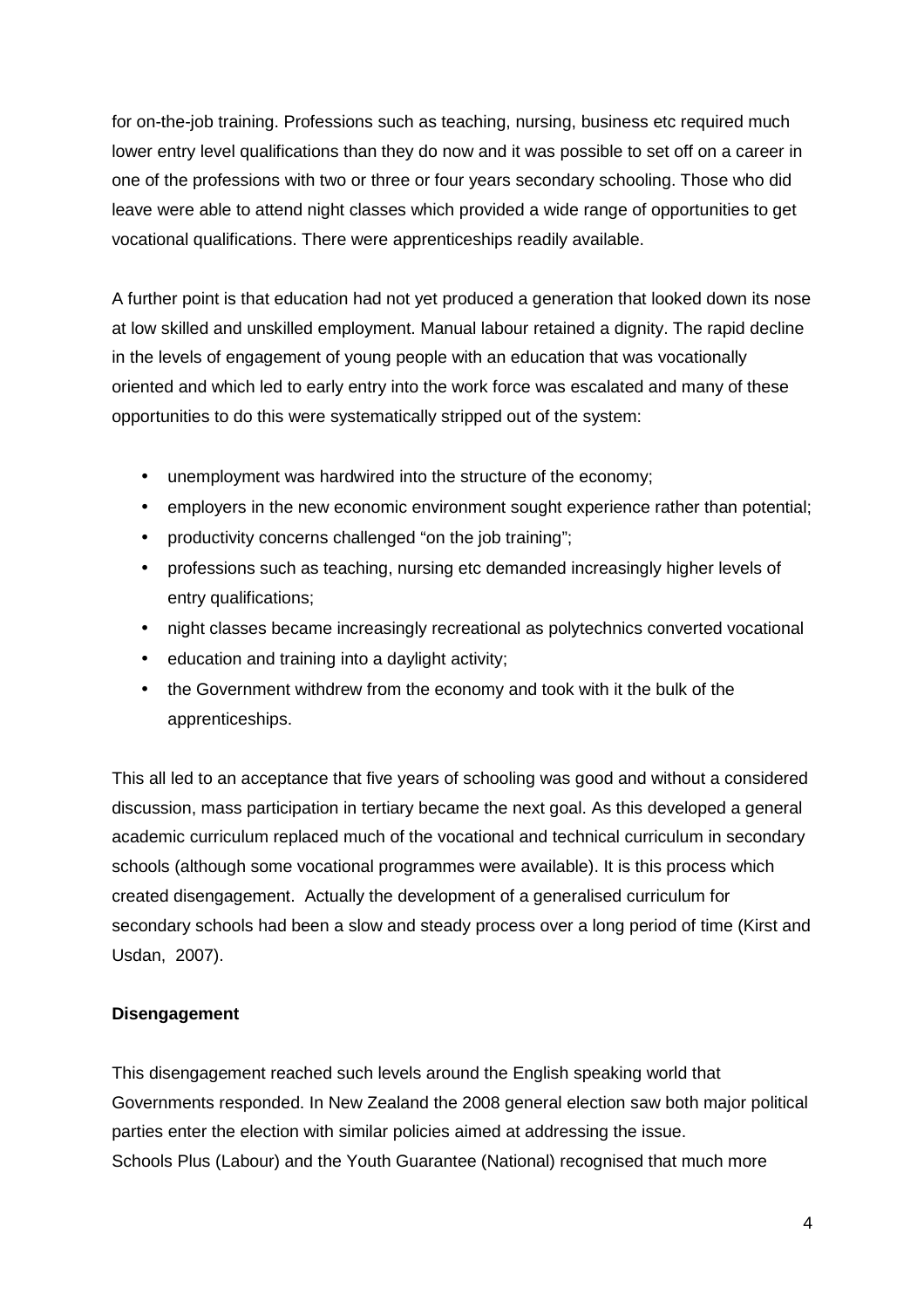flexible pathways were required and that these should include the option of continuing one's education in a setting outside a school. But the responses to this phenomenon are not easy because students who are disengaged and who add their numbers to the NEETs in the community do so by different routes and those action descigned to combat early school leaving (sometimes called "dropping out") have to recognise that there arethree kinds of disengagement:

- 1. Physical disengagement is where students are not at school at all. This can be a steady permanent state (they never come) or an intermittent state (as in persistent truancy).
- 2. Virtual disengagement sees students attending school but their disengagement incrementally increases to a point where there is little learning being achieved and they leave school with little or no qualifications.
- 3. Unintended disengagement occurs at the post-secondary level and is the result of students' believing that they had done all that they need to do ion order to succeed and have a pathway, only to discover that a set of factors (wrong course decision, inadequate preparation for that course, unable to be socialised into the institution and so on) has led to disengagement.

No one sets out to create disengagement – it is the unintended consequence of the trend towards uncritically working towards universal participation in five years of undifferentiated secondary schooling. It is a structural issue. The removal of the bridge between secondary education and the world of work (i.e. vocational tracks in secondary school), the development of the undifferentiated curriculum, the lack of connection between sectors (primary to secondary and secondary to post-secondary leading to poor levels of academic preparation) and the disconnection of the general secondary school with vocational and technical education are each a structural issue. This demands a structural response.

### **Tertiary High School – a New Way of Working**

The writer returned to New Zealand in late 2007 with a proposal that a new structure be explored – the Tertiary High School.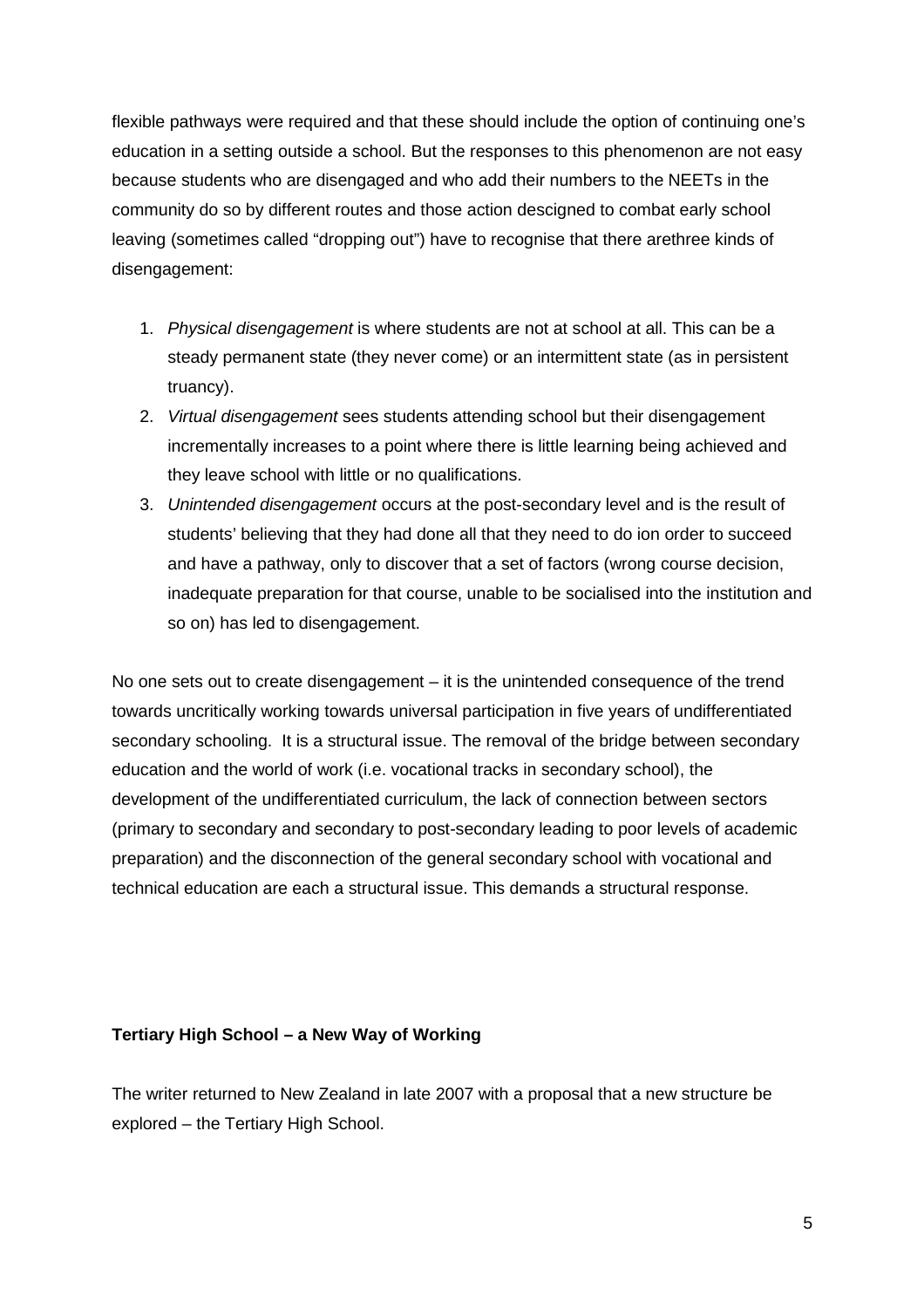In essence the idea is simple. Students identified in New Zealand Year 10 (Australia Grade 9) as likely to disengage, fail comprehensively or achieve only a few credits in the National Certificate of Educational Achievement (NCEA which is the New Zealand School qualification) be considered for a four year programme in a polytechnic in which they would both finish their schooling (NCEA) and complete a two year career and technical qualifications – a route that would typically take five years.

Manukau Institute of Technology, working with a consortium of twenty two secondary schools identified students who were in general terms from the groups not served well by the education system – if they were likely to:

- underperforming and considered likely to fail at school;
- interested in a career path appropriate to an institute of technology;
- from the Maori Community or Pacific Islands communities;
- from a low decile school and/or a low income family;
- first-in-family to undertake tertiary education and training.

A structural solution to a structural problem would inevitably come up against structural barriers.

The structure of the New Zealand curriculum (traditional subjects) was challenged through an integrated approach in which the knowledge and skills of those subjects were embedded in the imperatives of a trades and vocational orientation. The programme is clustered into four major strands:

1. Developing Work and Personal Skills

Basic skills of literacy, numeracy and digital competence wrapped into a programme of developing those social skills that enhance a capacity to learn. (NCEA)

# 2. Preparing for Trades and Careers

A real hands-on experiential introduction to the actual work of eight technical disciplines within Manukau Institute of Technology. (MIT Certificate in Tertiary Studies Level 2 and Level 3)

3. CTE Qualifications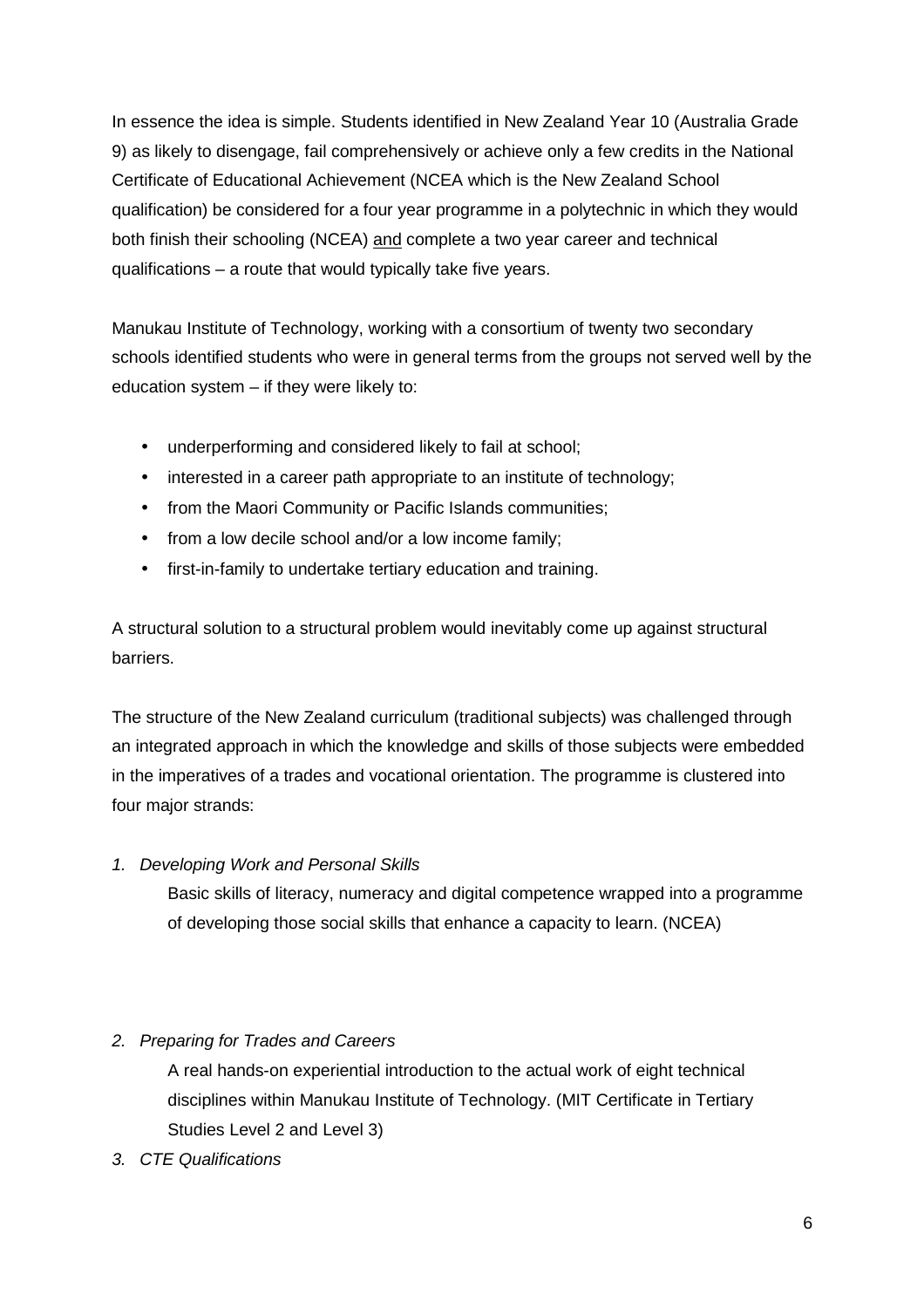Real technical qualifications entered on meeting standard entry requirements and awarded when the requite standards applying to all students have been met.

4. Personal Pathway Plans and Personal Development Each student develops a personal pathway plan from where they are at entry through to qualifications for employment. They also plan for personal growth and development which might include ongoing contact with their school.

Venezia, Finney et.al. (2007) had put forward an agenda for change that sought to create small schools that provided multiple pathways to college success for disadvantaged youth and which aligned curriculum standards within a supportive environment.

The bringing together of the demands of a trades qualification and that of a senior secondary programme has seen innovative use made of the National Qualifications Framework (NQF) in ways that are new to New Zealand – typically schools have socialised the NQF into replicating the examination-based system that it replaced. Combining the secondary school with the post-secondary levels of study has been argued for by others (Carnavale, 2007a, 2007b). Hoff man and Vargas argue for integration of the high school and college (Hoffman and Vargas, 2007). The Tertiary High school set out to do just this.

There were other barriers. It was important that the students retained contact with the school they were at on enrolment in the tertiary institution. A full legal dual-enrolment was the nest way of achieving this and was necessary if funding from both secondary and tertiary streams was to be brought into the programme. This was not allowed within the law.

It made excellent sense that in reaching down to disengaging students that students who had yet to reach the legal school leaving age would be admitted into the tertiary programme that was based in a tertiary environment. This challenged the regulations that 16 year olds must be in school and that tertiary institutions could not be enrolled in a tertiary institution. This was not allowed within the law.

Similarly the duty of care responsibilities of a secondary school Board of Trustees was spelt out clearly and these could not be transferred to another party. This was not allowed within the law.

Finally, there was no precedent for a programme which was neither secondary nor tertiary but a blend of the two, which was integrated to such as extent that the different focal points of secondary and tertiary were impossible to disentangle. This was outside the law.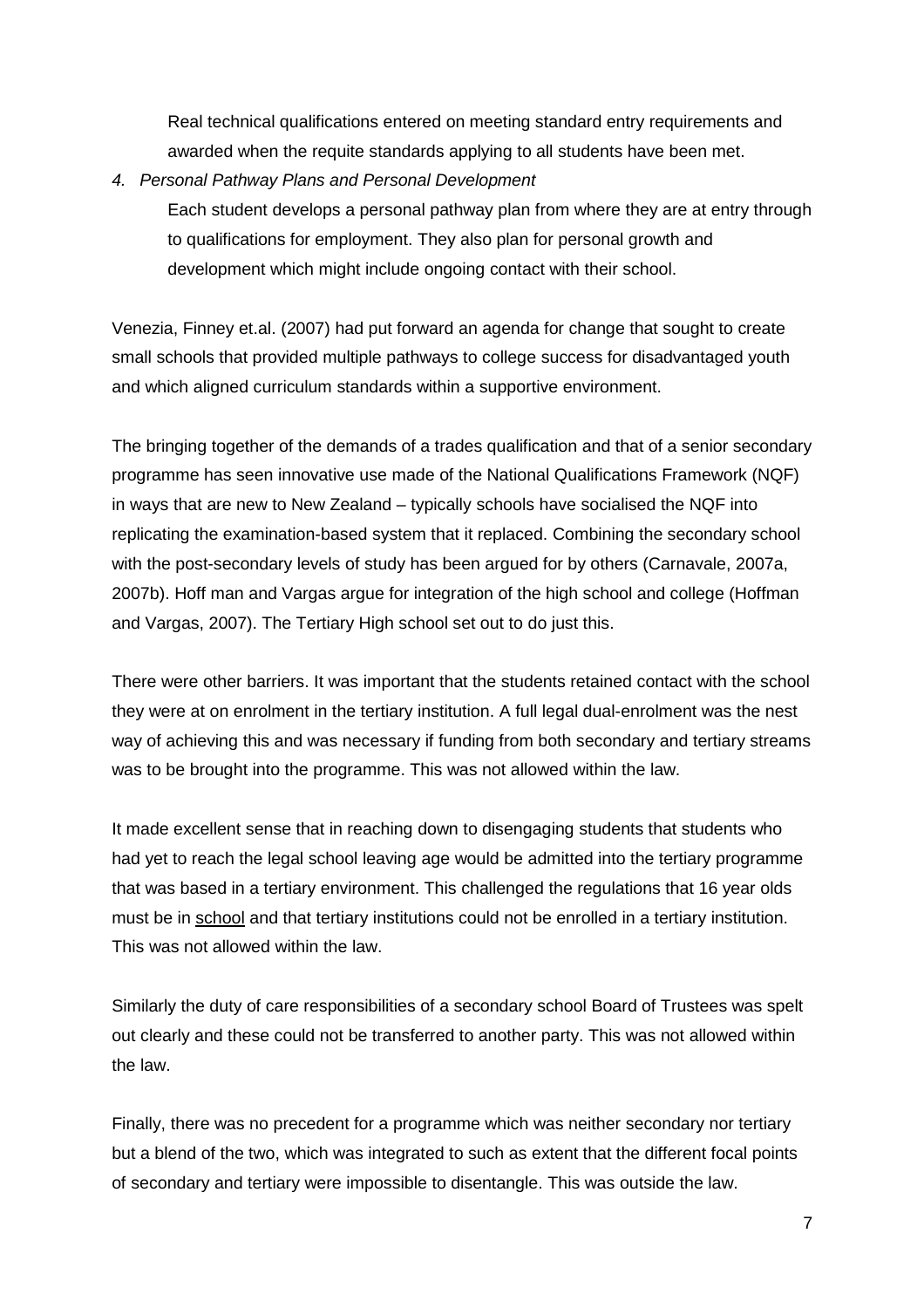The answer to this was obvious – change the law and that is what happened in November 2009. The New Zealand Government amended the Education Act to allow the MIT Tertiary High School to work across these boundaries and therefore be freed from the constraints of territorial ownership that is generated by sectors and the restrictions on what young people can do in order to get an education. Those changes in the law have at the end of 2010 been generalised in a further amendment to the NZ Education Act to allow for a wide range of secondary-tertiary interface programmes.

#### **Multiple Pathways – a New Way of Thinking**

This also requires educators to have a more inclusive paradigm within which to offer the full range of young people now in our education systems a full range of destinations. It is simply at best a lie and at worst a self-delusion to think that the old paradigms of ownership of students because of their age, of requiring students to behave like secondary students up to a certain age, of thinking that it was a good and admirable goal for all to achieve a university degree, all of which led us to offer too many students failure and exclusion. The new paradigm will be that of multiple pathways. Continued analysis of disengagement will only at best provide a bigger picture of the situation in ever-increasing detail. It is not adequate to simply declare that the experiment with a universal and general academic secondary schooling has failed and not seek a way forward. Bill Gates (Gates, 2005) issues a call to action:

"America's high schools are obsolete… This isn't an accident or a flaw in the system; it is the system. [The heart of the economic argument for better high schools… essentially says] "We'd better do something about these kids not getting an education… because it's hurting us. [But there's also a moral argument for better high schools, and it says:] "We'd better do something about kids not getting an education, because it's hurting them." (Gates, 2005)

In a recent book entitled The Death of the Comprehensive High School? Franklin & McCulloch (2007) question the extent to which existing models of secondary schooling can be expected to cater for the range of students that now enter its gates ostensibly to receive an education that prepares them for the world to follow. The collection of essays considers the issues to be international and urgent.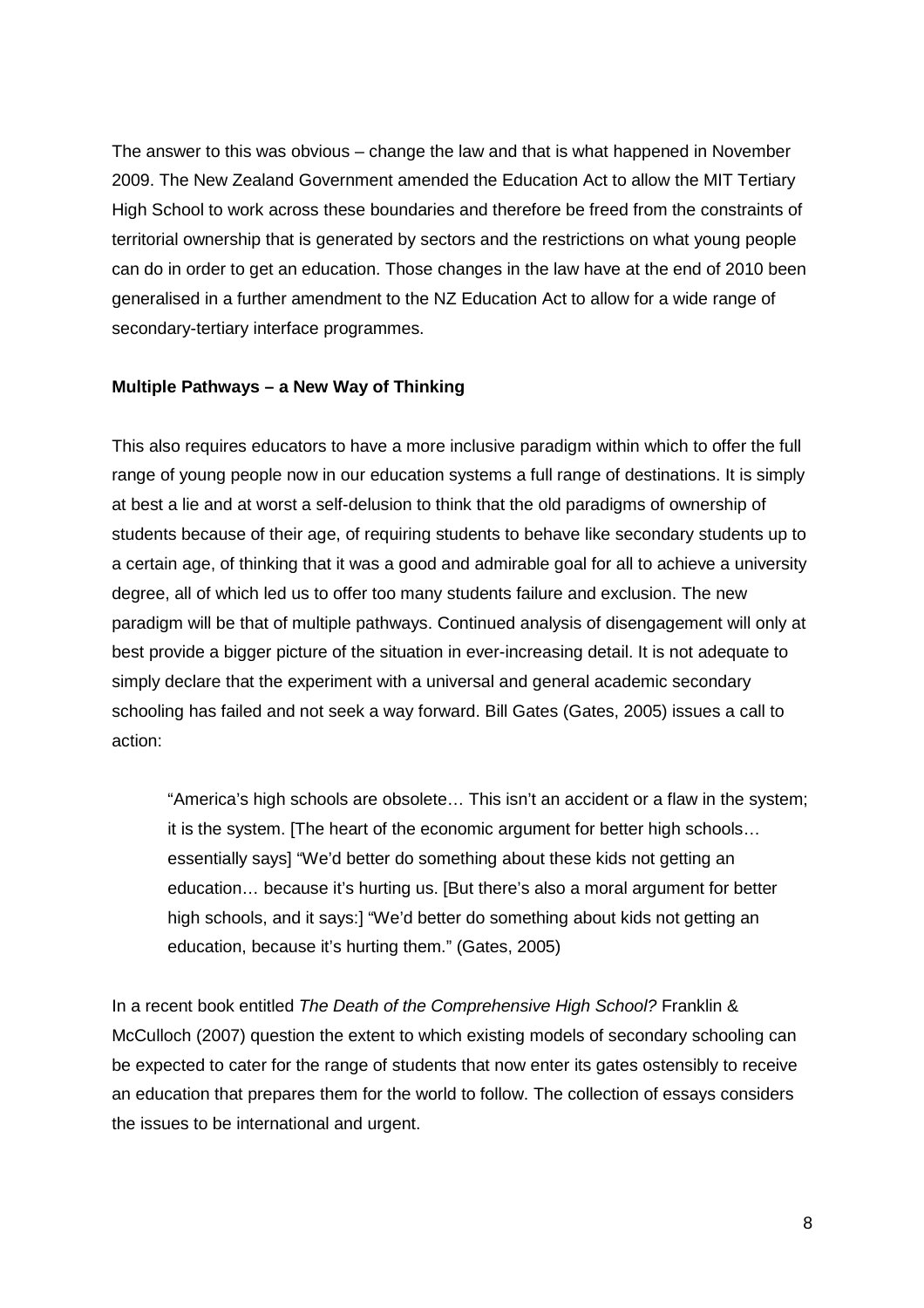A further analysis (Oakes and Saunders , 2008, p.3) strikes a grim note. Evidence abounds that high schools simply don't work very well: Witness strikingly high drop-out rates, large percentages of graduates unprepared to succeed in college or career, education gaps that jeopardize African American and Latino students' life chances, and widespread student disengagement. They go on to describe secondary education in the United States as being in a state of "pervasive dysfunction." But rather than pursue the old binary argument between an "academic" or a "vocational" secondary education they report on what some call "the third way" – multiple pathways an approach whose "advocates seeks to move beyond what they see as a tired debate between academic and vocational education and the traditional tracking of students into different high school courses" (Oakes and Saunders, 2008, p5)

Much of this approach has its origins in a strand of thinking that has been much discussed but much less acted upon over the past several decades. In the United States, Monson (1997) proposed a reform strategy that closely resembles the current multiple pathways approach and again in 2003 the term became centre stage in a significant range of literature. The major refocus on Career and Technical Education (CTE) was also premised on a multiple pathways approach.

### **References**

Carnevale, A. P. (2007a). All one system: the promise of O\*Net. Mind the gap: Why integrating high school with college makes sense and how to do it. N. Hoffman, J. Vargas, A. Venezia and M. S. Miller. Cambridge, Harvard Education Press**:** 87-91.

Carnevale, A. P. (2007b). Confessions of an education fundamentalist: Why grade 12 is not the right end point for anyone. Minding the gap: Why integrating high school with college makes sense and how to do it. N. Hoffman, J. Vargas, A. Venezia and M. S. Miller. Cambridge, Harvard Education Press**:** 15-26.

Franklin, B. M., & McCulloch, G. (Eds.). (2007). The Death of the Comprehensive High School. Basingstoke: Palgrave Macmillan.

Gates, B. (2005). Remarks to the National Governors Association / Achievement Summit.

Hoffman, N., J. Vargas, et al., Eds. (2007). Minding the gap: Why integrating high school with college makes sense and how to do it. Cambridge MA, Harvard Education Press.

Kirst, M. W. and M. D. Usdan (2007). The History of the separation of K-12 and Postsecondary education. Minding ther gap: Why integrating high school with college makes